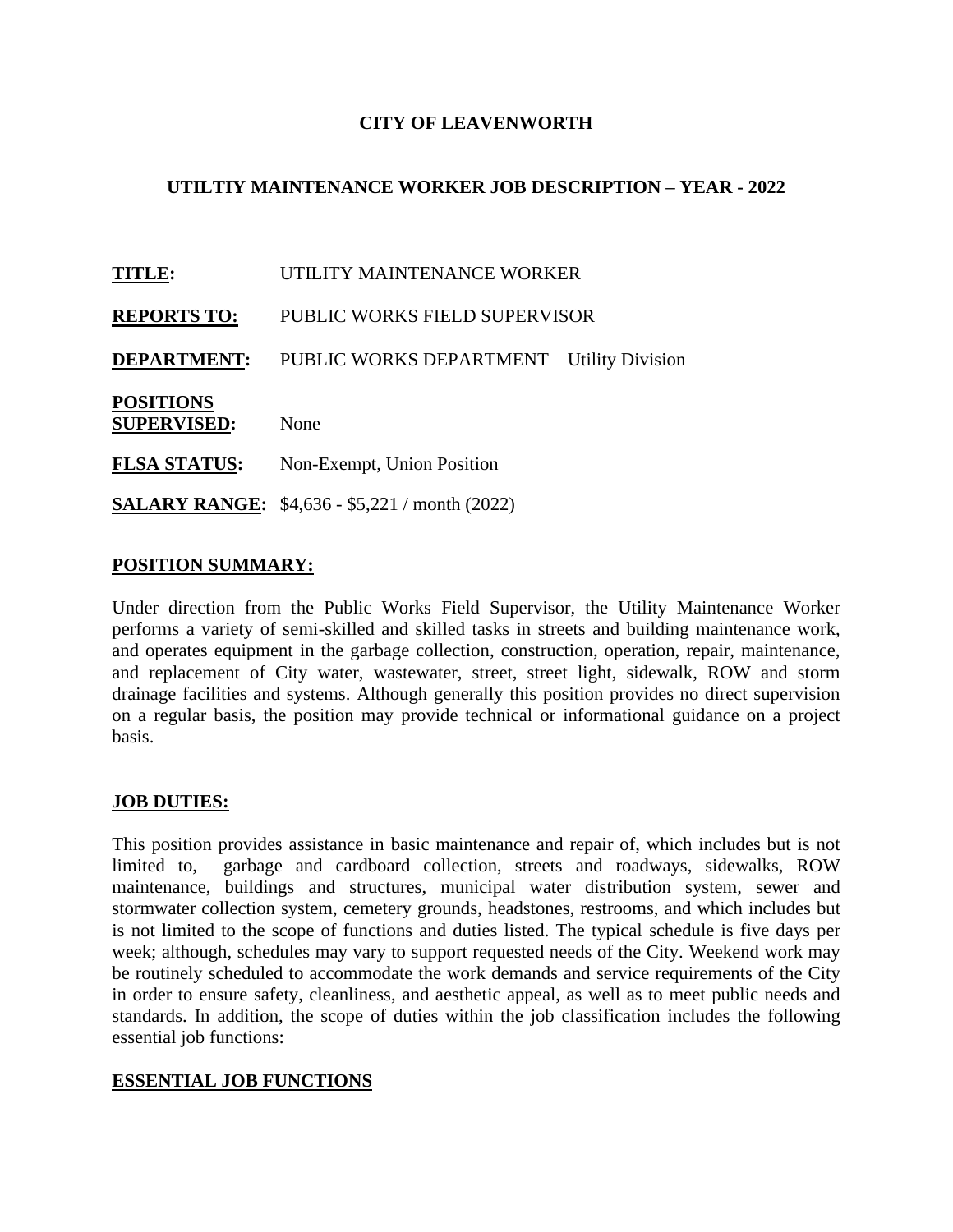- 1. Inspects and/or repairs reservoir, meters, streets, drainage systems and sewer system at frequent intervals to ensure that all aspects of the systems are functioning properly.
- 2. Maintains a variety of records relating to inspections, maintenance activity, water supply, consumption, etc.
- 3. Determines and marks the locations of streetlight wiring, water, wastewater, storm drain lines from the appropriate sources prior to excavation.
- 4. Responds to complaints regarding functional areas such as street conditions, street signs, wastewater system problems, traffic signals and street lighting, water leaks, pressure loss or no water; evaluates situation; explains findings to supervisor.
- 5. Assist in the removal of snow and ice using a wide variety of manual to semi-skilled snow removal equipment from municipal streets, parks, trails, and other public works facilities. Applies deicing materials when and where necessary.
- 6. Contacts residents and business owners in area where service interruptions will impact them; represents the City in a positive manner in these situations. In detecting overflows or leaks applies prevention methods to protect the safety and health of the community.
- 7. Ensures the proper maintenance of equipment and tools by cleaning and checking equipment and tools after use. Washes, cleans, and details interior and exterior of equipment as necessary. Performs routine inspection and preventive maintenance on assigned equipment and refers defects or needed repairs to supervisor; cleans equipment.
- 8. Drives trucks of various sizes and weights in the loading, hauling and unloading of equipment, gravel, sand, concrete, asphalt, and base rock.
- 9. Performs all duties in conformance to appropriate safety and security standards. Work requires the ability to foresee and prevent safety problems, and follow safety policies. Work must follow appropriate safety procedures and the use of protective clothing and equipment including, steel toed shoes and boots, hard hats, eye/ear protection, rain gear, gloves, and traffic control equipment.
- 10. Performs required labor involved in construction and maintenance of projects as part of a crew, including pavement cutting, ditch digging, manhole and line cleaning, main and pipe repair, laying pipe, trenching and backfilling.
- 11. Capable of competent, qualified operation of assigned machinery, equipment, tools, and heavy equipment within each unit's capacity necessary to accomplish required tasks. Performs pre-use walk-around procedures and/or inspections to ensure the safety and reliability of each piece of equipment. (Checks all fluids, oils, grease, antifreeze, water, air and pressure levels, mirrors, seat belts, brakes, head lights, tail lights, warning lights, running lights, directional signals, warning signs, tires, etc.).Examples of such units equipment include, but are not limited to: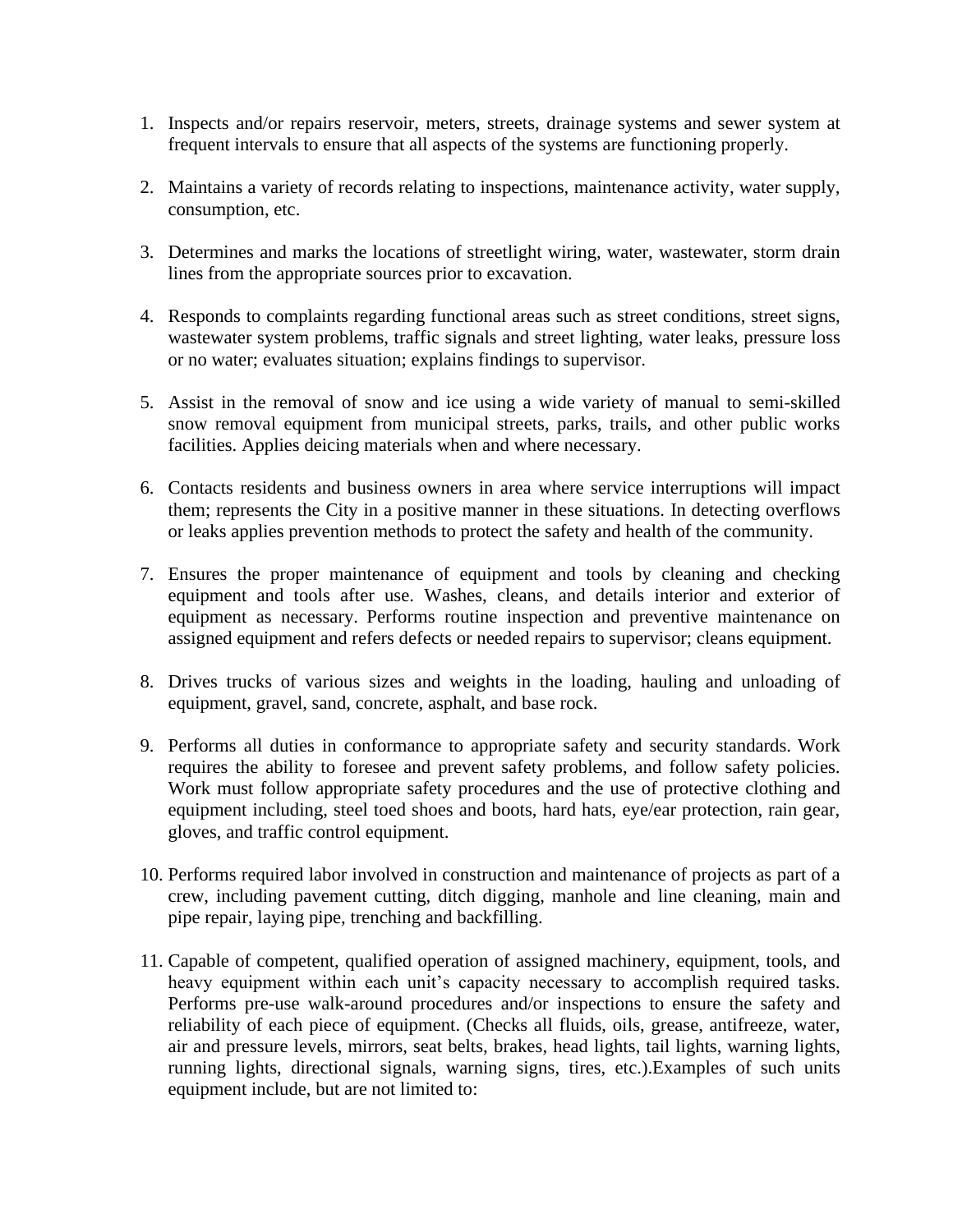- a. Acetylene torch, air compressor, broadcasters (hand, walk-behind), common hand and power tools, compactors, concrete saw, crow bars, detection devices, diagnostic devices, ditch compactor, ditch witch, drills, generator, jacks, jackhammer, lutes, picks, pipe threader, post hole digger (hand or tractormounted), rakes, saws (hand, power, concrete, skill, jig, chain), shovels (specialized, square, round, grain), tamper, tapping machine, tools (air, impact, hand, power operated, battery operated), transit, welders, whacker, wrenches, hydraulic lifts, sickle bar, etc.
- b. Backhoe, car hauler trailer, fork lift, front-end loader, lowboy trailer, road grader, roller, street sweeper, truck (single axle, tandem axle, utility, pickup, garbage, snow plow, sanding), Bobcat, etc.
- 12. When assigned to assist with traffic control and flagging:
	- a. Performs all traffic control work in accordance with the *Manual on Uniform Traffic Control Devices (MUTCD) 2009 Edition, Part 6, RCW 47.36,* section pertaining to cities.
	- b. Performs all flagging work in accordance with the *Flagger's Certification Handbook,* Fourth Edition, *MUTCD* compliant.
	- c. Constructs, maintains, and repairs barricades and other traffic control items as necessary.
	- d. Works with organizations and committees to close streets, place signs, barricades, and other traffic control devices for events, festivals, and holiday observances. Assists law enforcement and fire control agencies on traffic control issues and emergencies as necessary.
- 13. Advises the Public Works Field Supervisor and/or mechanics-qualified employees immediately of defects and deficiencies of equipment and vehicles upon first occurrence in order to keep equipment and vehicles in safe and operational condition; to prevent unnecessary or extended breakdown time; and, to prevent interruption of services to the public.
- 14. Duties include the ability to maintain all buildings and structures, including restroom facilities (excluding maintenance performed by a plumber and/or an electrician) and all amenities within the park and cemetery systems, including installation and maintenance of headstones and flower vases.

## **SCOPE OF RESPONSIBILITY:**

This position reports to the Public Works Field Supervisor on a day-to-day basis. When assigned to other Public Works Utility Divisions, this position may report and be under the supervision of other Division Supervisors. All supervisors report to the Public Works Director.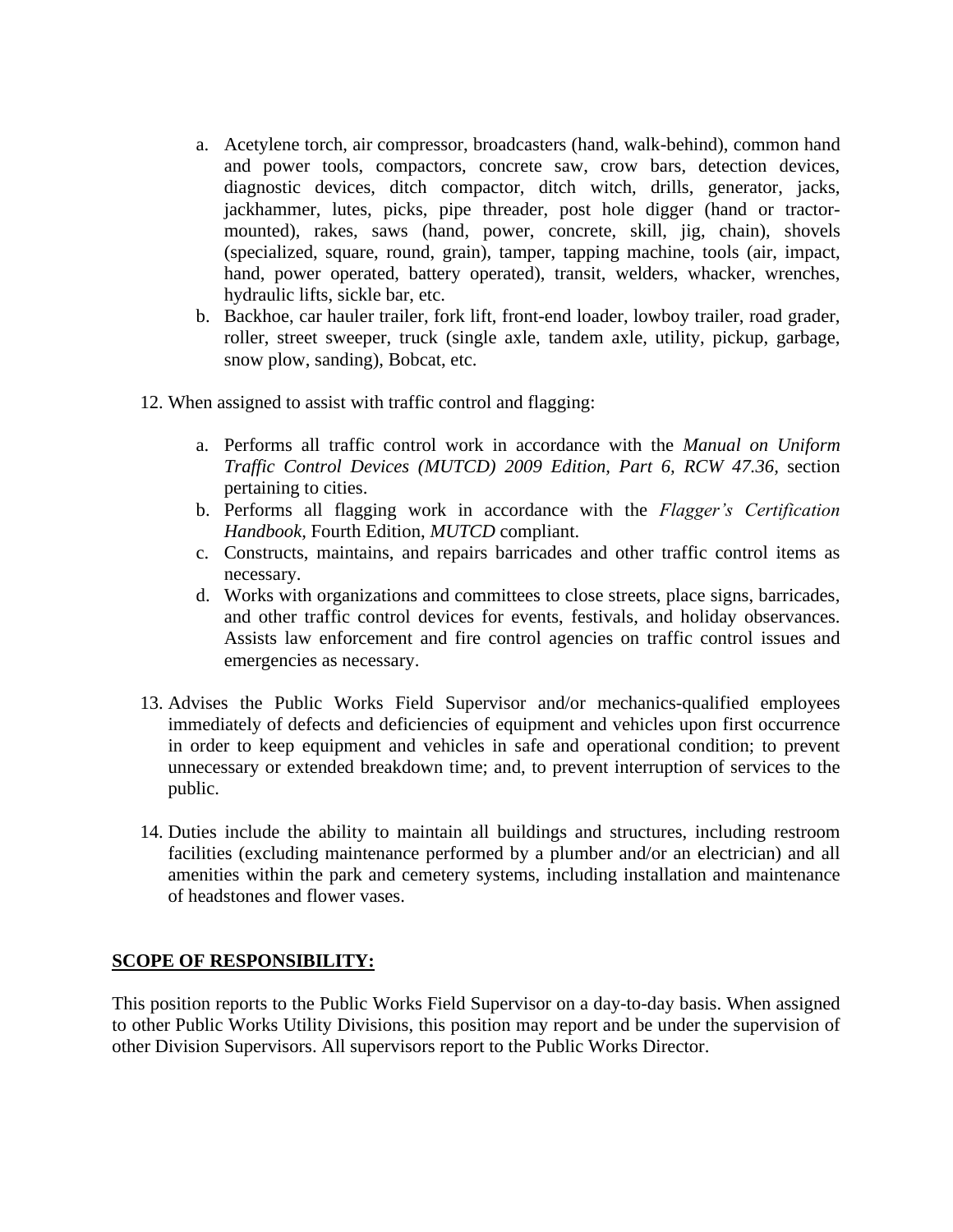## **QUALIFICATIONS:**

### **Required:**

- A high school graduation or equivalent GED is required, with additional education and experience necessary for successful performance of the job.
- Two years experience employed to perform similar job responsibilities as identified above.
- WA State Class B Commercial Driver's License (CDL) is required and license driving record must be acceptable to the City.
- Requires knowledge of methods, means, and materials to perform all aspects of the job.
- Requires an ability to fill out City-required forms, records of maintenance, and other documents. (Monthly Time Sheets, Maintenance Check Lists, Hazard Reports, Incident Reports, etc.).
- Must be able to obtain and maintain a First Aid and CPR Certification, Basic Emergency Safety Training, Adult, Child, Infant Card.
- Must be able to obtain and maintain a *MUTCD* compliant flagging card certification.
- Must be able to work weekends, holidays, festivals, and the hours of work required to meet the needs of each, which may require working split shifts.
- Must be able to work assigned shifts that are different from other department shifts and may differ from other shifts within the park/cemetery department.
- Must be able to work unplanned overtime.
- Must be able to be called-out for emergencies and for filling-in when another crew member is absent.
- Requires good verbal communication skills and customer service skills for public interaction.
- Must have strong work ethic and must be able to actively work alone when unsupervised and with others.

## **NECESSARY KNOWLEDGE, SKILLS, AND ABILITIES:**

(A) Some knowledge of equipment, facilities, materials, methods and procedures used in maintenance, construction and repair activities including: hazards associated with the work and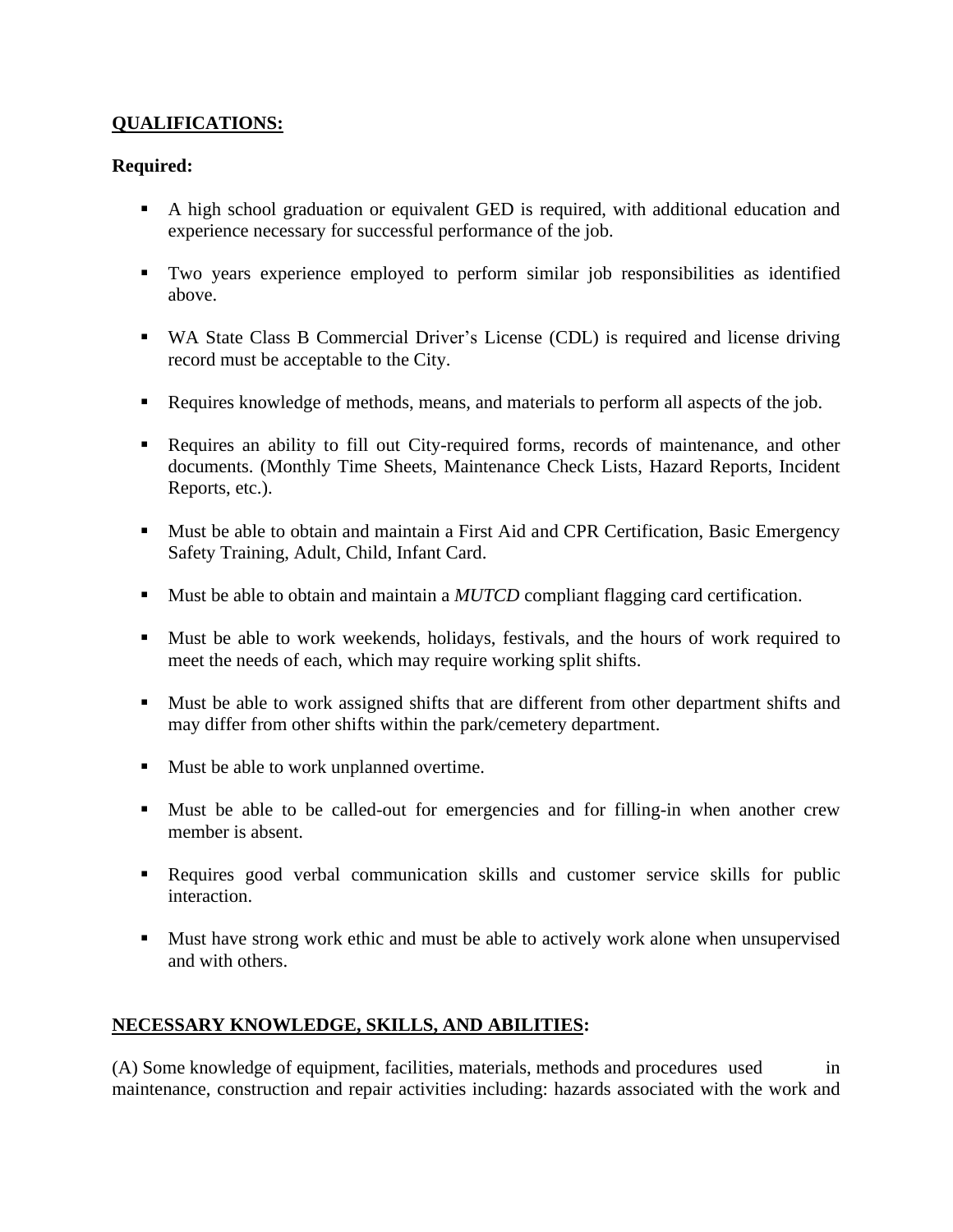proper safety precautions; traffic laws, ordinances, and rules involved in truck and heavy equipment operations; purposes and uses of a variety of vehicles, equipment, power tools and hand tools including motorized,

pneumatic, and hydraulic equipment; standard relating to installation, location and required maintenance of traffic signs and pavement markings; properties of backfill materials, construction materials, concrete, asphalt, hot patch, cold patch, oils, paints, and a variety of other materials used in maintenance work; equipment, methods, and materials used in the installation, repair, maintenance, and cleaning of

wastewater and water mains, lines and related facilities; pipefitting and cement work; preparation and operation of spray-painting equipment; methods of fabricating and installing street signs.

(B) Skill in operation of the listed tools and equipment.

(C) Ability to perform skilled maintenance, construction, and repair work in the area of work assigned; perform heavy manual tasks; to work safely and adhere to established safety principles and practices; to communicate effectively verbally and in writing; to establish and maintain effective working relationships with employees, other departments and the public; to work effectively in the absence of close supervision; to operate a variety of vehicles and equipment in a safe and effective manner; to read and interpret basic maps and blueprints; to understand and carry out written and oral instructions.

# **PHYSICAL DEMANDS:**

- Physical aspects of the job require physical strength and agility necessary to perform heavy manual labor thoroughly and accurately under all kinds of weather conditions while performing quality work. Work activity includes, but is not limited to, the ability to move freely about the uneven grounds and trails of the park and cemetery systems, including such areas not generally accessed by the public, while maneuvering park/cemetery maintenance tools, equipment, and supplies.
- Work activity requires combinations of bending, brooming, climbing, dexterous hand and finger manipulations, digging, garbage collection and disposal, kneeling, laying down, lifting, loading and unloading tools and supplies and equipment, operation of power tools and equipment, pushing, pulling, raking, shoveling, sitting, stooping, standing, twisting, and walking for extended periods of time.
- **•** Personnel must have adequate physical strength and dexterity in order to operate large ground-driven machinery and special use equipment.
- **•** Personnel must have the ability to lift and/or maneuver 50 pounds routinely.
- **•** Personnel must have adequate physical strength and dexterity in order to lift, carry, load, unload and/or maneuver park/cemetery landscape debris and headstones.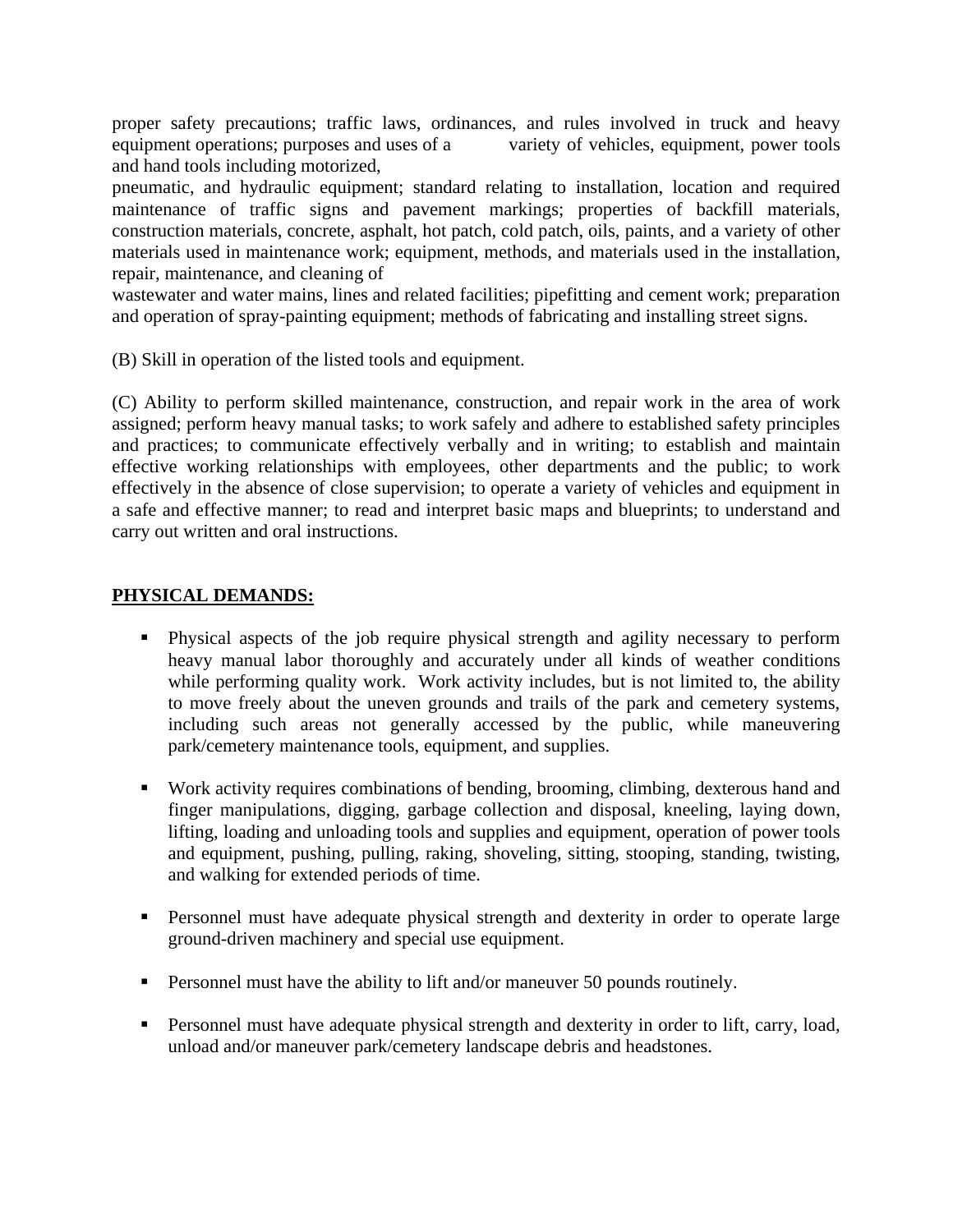▪ Must be able to perform essential functions and miscellaneous essential functions in all types of weather.

# **WORK ENVIRONMENT:**

- Workers risk physical hazards from working in and around traffic, heavy machinery, heights above six feet, and confined spaces. Exposure to noise, chemicals and fertilizers, hazardous and toxic materials, fumes, gases and odors, including sewage, is routine. This work requires the ability to see, hear and smell in order to detect problems associated with mechanical, chemical, and other hazards that may affect personal and public safety.
- The employee will be required to work in outside weather conditions, in cold, hot, dry, wet and/or humid conditions.

# **Position Safety Practices:**

- 1. Complies with federal, state, county, and City of Leavenworth laws, rules, regulations, ordinances, and policies;
- 2. Performs work within WISHA safety standards and the City's Accident Prevention and Safety Program (Printed November 1, 2018) with consideration for public safety and convenience;
- 3. Identifies unsafe working conditions and deficiencies and takes appropriate action to immediately correct them;
- 4. Seeks instruction for unaddressed safety and health situations from competent, qualified employees, supervisors, and/or management;
- 5. Attends safety meetings and tool box talks;
- 6. Uses protective clothing and personal protective equipment when and where required or necessary; and
- 7. Performs work in a smoke and drug free work environment to promote health, safety, and productivity.

# **TERM OF EMPLOYMENT:**

Following an offer of employment, and prior to starting work, individual filling the position will be required to pass a pre-employment physical evaluation to assess individual abilities to meet the essential functions and miscellaneous essential functions of the position. The evaluation will also include a drug and alcohol screening due to the nature of the position, which includes the need to maintain a current Washington driver's license in order to drive special use heavy equipment and maintenance vehicles.

*An individual with a disability who satisfies the skill, experience, education and other jobrelated requirements, with or without reasonable accommodations, may perform the essential functions of this position. The physical demands are not, and should not be construed to be job qualification standards, but are illustrated to help the employer, employee and/or applicant*